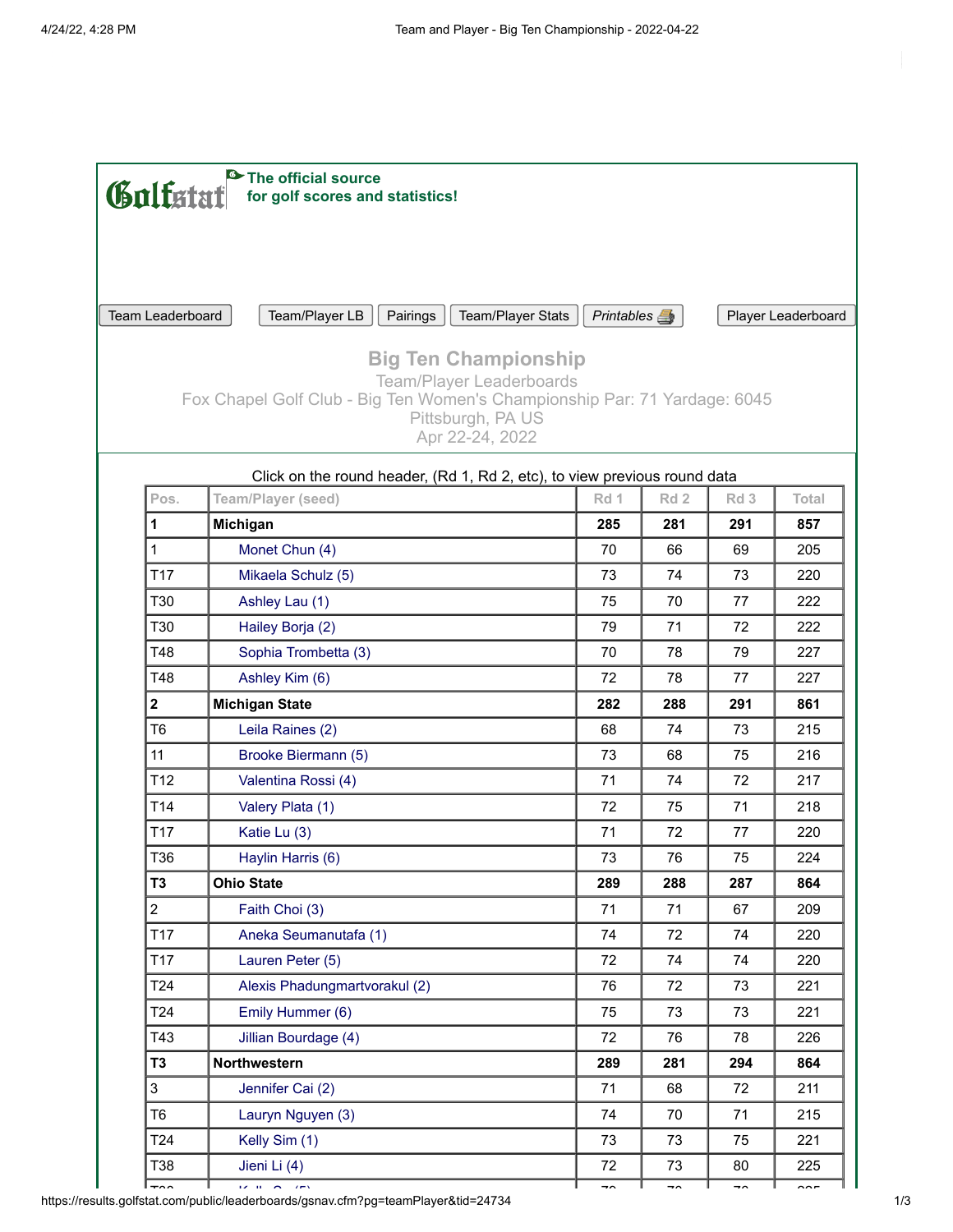| 138             | Kelly Su (5)             | 79  | $\sqrt{0}$ | 76  | 225 |
|-----------------|--------------------------|-----|------------|-----|-----|
| T64             | Irene Kim (6)            | 73  | 75         | 84  | 232 |
| 5               | <b>Illinois</b>          | 288 | 284        | 298 | 870 |
| T <sub>6</sub>  | Crystal Wang (1)         | 72  | 66         | 77  | 215 |
| T <sub>12</sub> | Kornkamol Sukaree (2)    | 72  | 72         | 73  | 217 |
| T17             | Isabel Sy (4)            | 70  | 73         | 77  | 220 |
| T <sub>24</sub> | Alise Knudson (6)        | 74  | 73         | 74  | 221 |
| T43             | Siyan Chen (5)           | 74  | 77         | 75  | 226 |
| 57              | Lexanne Halama (3)       | 76  | 78         | 76  | 230 |
| 6               | <b>Maryland</b>          | 288 | 289        | 296 | 873 |
| 5               | Maria Vittoria Corbi (2) | 69  | 71         | 74  | 214 |
| T <sub>6</sub>  | Patricie Mackova (1)     | 70  | 74         | 71  | 215 |
| T14             | Panassaya Somchit (5)    | 72  | 70         | 76  | 218 |
| T64             | Karla Vazquez Setz (3)   | 83  | 74         | 75  | 232 |
| T68             | Angela Garvin (4)        | 77  | 76         | 81  | 234 |
| 83              | Elena Verticchio (6)     | 80  | 82         | 82  | 244 |
| $\overline{7}$  | Nebraska                 | 294 | 289        | 292 | 875 |
| $\overline{4}$  | Kirsten Baete (1)        | 71  | 73         | 68  | 212 |
| T17             | Michaela Vavrova (4)     | 68  | 73         | 79  | 220 |
| T <sub>24</sub> | Vanessa Bouvet (3)       | 78  | 71         | 72  | 221 |
| T33             | Megan Whittaker (2)      | 77  | 72         | 74  | 223 |
| T73             | Nicole Hansen (6)        | 81  | 77         | 78  | 236 |
| T80             | Miu Takahashi (5)        | 82  | 77         | 82  | 241 |
| 8               | <b>Purdue</b>            | 285 | 299        | 294 | 878 |
| 16              | Inez Wanamarta (6)       | 71  | 73         | 75  | 219 |
| T30             | Danielle DuToit (1)      | 69  | 72         | 81  | 222 |
| T33             | Kan Bunnabodee (2)       | 74  | 78         | 71  | 223 |
| T43             | Ashley Kozlowski (3)     | 76  | 76         | 74  | 226 |
| T43             | Jocelyn Bruch (5)        | 73  | 79         | 74  | 226 |
| T <sub>55</sub> | Daniela Ballesteros (4)  | 72  | 79         | 78  | 229 |
| 9               | Wisconsin                | 299 | 289        | 293 | 881 |
| T <sub>6</sub>  | Emily Lauterbach (3)     | 72  | 74         | 69  | 215 |
| T <sub>24</sub> | Chloe Chan (4)           | 75  | 71         | 75  | 221 |
| T38             | Gia Feliciano (6)        | 76  | 73         | 76  | 225 |
| T48             | Nicole Ciskowski (5)     | 77  | 71         | 79  | 227 |
| <b>T58</b>      | Vanessa Ho (1)           | 76  | 81         | 74  | 231 |
| <b>T58</b>      | Mackenzie Hahn (2)       | 79  | 77         | 75  | 231 |
| 10              | <b>Penn State</b>        | 304 | 296        | 292 | 892 |
| T33             | Drew Nienhaus (4)        | 77  | 74         | 72  | 223 |
| T36             | Mathilde Delavallade (1) | 75  | 74         | 75  | 224 |
| T48             | Taylor Waller (5)        | 77  | 73         | 77  | 227 |
| T48             | Katie Scheck (6)         | 75  | 75         | 77  | 227 |
| T53             | Sarah Willis (2)         | 81  | 78         | 69  | 228 |
| T75             | Isha Dhruva (3)          | 79  | 82         | 76  | 237 |
| 11              | <b>Rutgers</b>           | 296 | 305        | 302 | 903 |

https://results.golfstat.com/public/leaderboards/gsnav.cfm?pg=teamPlayer&tid=24734 2/3